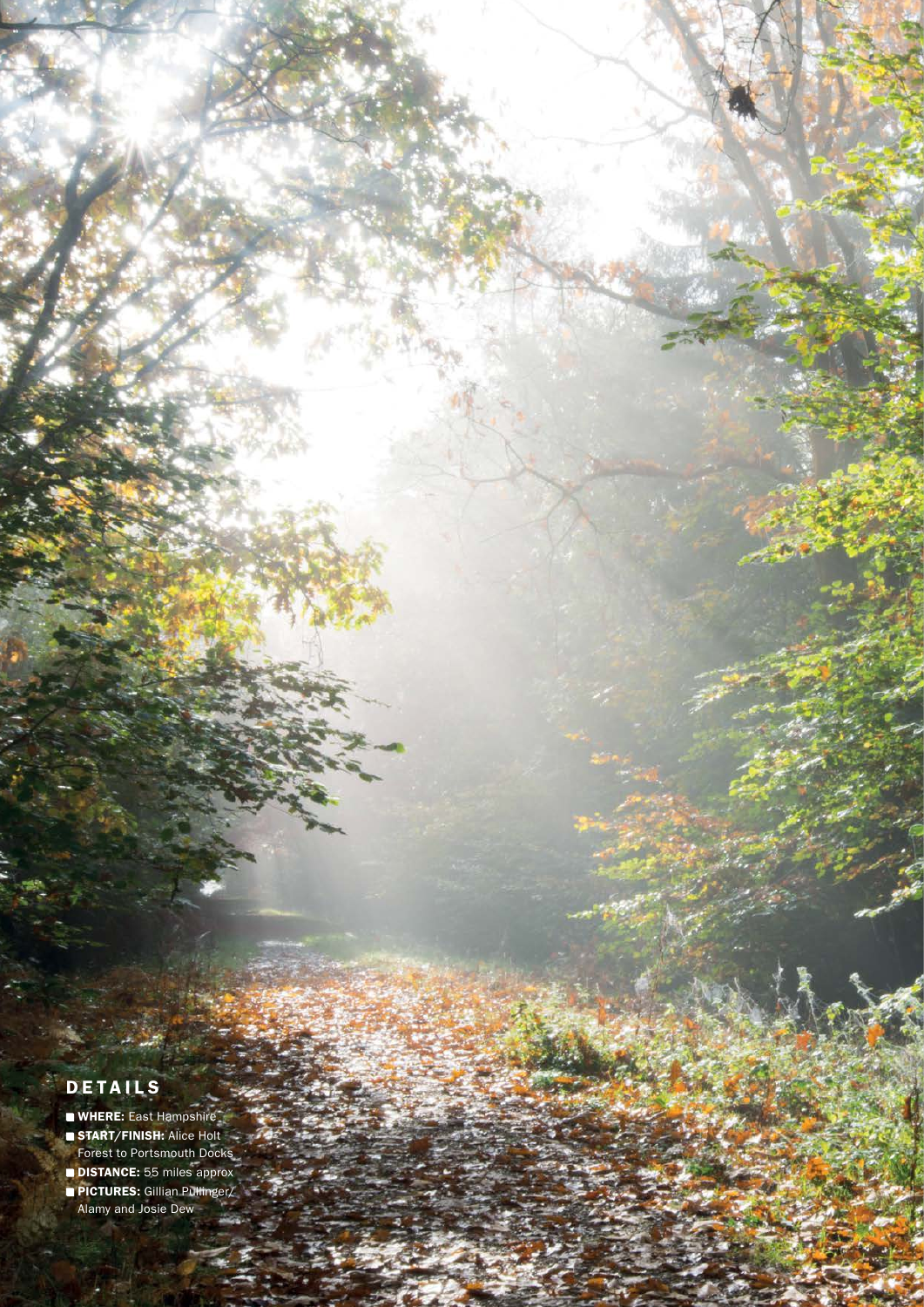# IN FULL FLOOD **Great rides**

Last winter, when rainstorms were queuing up to hit the UK, Cycling UK Vice President Josie Dew celebrated her 50th with a soggy 50-miler

**A** s a Downs dweller, my original plan had been to spend a couple of days riding the 100-mile offroad route of the South Downs Way. But the day before my birthday, my two-year-old son Jack came down with a wheezy cough. As I didn't like the idea of him waking up in the night and calling for me only to find I wasn't there, I scaled down my idea to something I could ride in a day.

The Shipwrights Way in Hampshire is a fairly new cycling, walking, and horse-riding trail on a mixture of forest tracks, country lanes, boggy bridleways, and coastal paths. It traces the route taken by timber felled in Alice Holt Forest and hauled over the South Downs to Portsmouth's dockyard to build the Tudor navy. Its length was just right: 50 miles for 50 years. There was even a personal connection: my husband Gary (a carpenter) is spending months at the dockyard helping to restore Nelson's flagship, HMS Victory.

One problem was that I was born in early January, when days are short, dark and dank. And *this* winter was the wettest December in a century, with storms Desmond and Eva wreaking havoc. Oh well, mud, bogs and floods would add a bit of cycling excitement.

### DEPARTURE DELAYED

Ideally, I would have left at first light. But I had three children to deliver here and

there first. Sleepy offspring were roused and breakfasted, then school bags, dinner boxes, helmets and gloves were gathered up. I cycled the girls (Daisy, 5, and Molly, 9) to school two-and-a-half miles away, then cycled back, cleared up, made the beds, hung up the washing, and hoovered, before finally climbing with Jack into Gary's van for him to drive us to Bentley station, the start of the Shipwrights Way.

It had been raining hard all morning but en route to Bentley it became torrential. 'Just a clearing-up shower!' Gary said cheerily as the rain hammered off the windscreen. It was cold as well, as I discovered when I got out of the van. I donned waterproof trousers, neck-warmer, under-helmet hat, and two jackets. 'Happy birthday, Jose!' said Gary, shutting the van door to keep the heat in.

And then I was off, bumping cautiously across the unmanned, pedestrian levelcrossing. The Shipwrights Way has about 20 stone sculptures dotted along its route, showing the history or wildlife of each area. Over the railway, I passed the first one: a stone butterfly. The butterfly conservation area I was passing through is apparently quite impressive – in summer.

A lovely wooded and muddy mile later, I arrived at the Alice Holt Forest Centre. Lo and behold, there was Gary, with Jack racing around on his balance bike. I spent half an



Josie enjoying the sunny mud on Weaver's Down

#### **My cycling**

## A HAPPY BIRTHDAY

For the last 40 years, I have ridden a bike virtually every day. I was 10 when I first started to want to ride a bike all day, every day, which makes me 50. Fifty! That's half a flipping century! Luckily, when I get on my bike, I still feel about 10.

When my 50th was fast approaching, friends asked: are you going to have a party? Others said: is Gary (my husband) going to whisk you away for a romantic weekend? What I fancied most, though, was to head off alone on my bike and to have my first childfree night in ten years. I love my three sproglets more than anything, but a little time alone on your wheels now and then is a good way to restore a bit of sanity.



I KNOW A FISHER PRICE GARAGE IS NOT THE MOST SENSIBLE ADDITION TO YOUR KIT ON A RACE-AGAINST-FADING-DAYLIGHT BIKE RIDE…